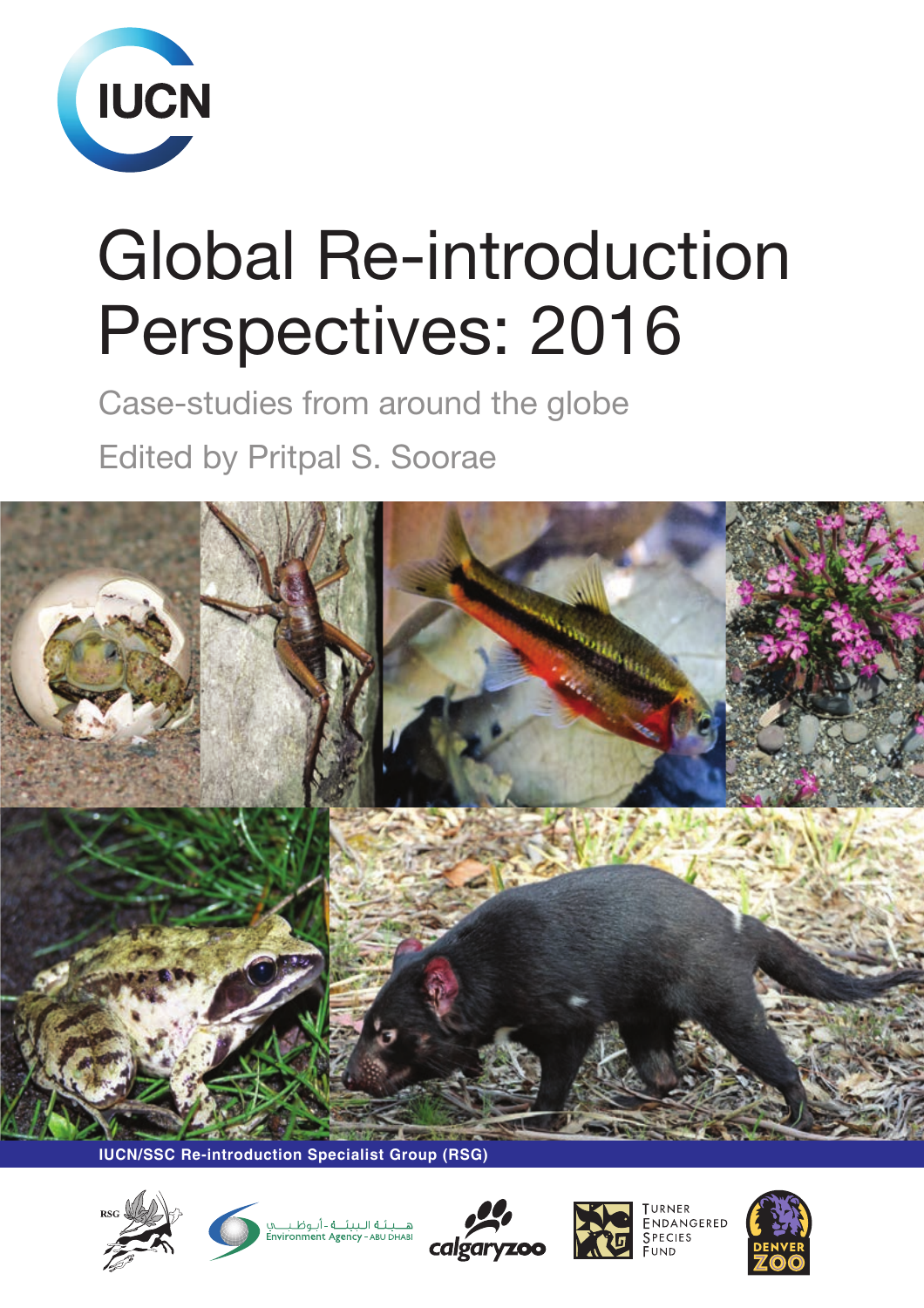

The designation of geographical entities in this book, and the presentation of the material, do not imply the expression of any opinion whatsoever on the part of IUCN or any of the funding organizations concerning the legal status of any country, territory, or area, or of its authorities, or concerning the delimitation of its frontiers or boundaries.

The views expressed in this publication do not necessarily reflect those of IUCN.

|                                     | <b>Published by: IUCN/SSC Re-introduction Specialist Group &amp; Environment Agency-ABU</b><br><b>DHABI</b>                                                                                                                                                                                                                                                                                                   |  |  |
|-------------------------------------|---------------------------------------------------------------------------------------------------------------------------------------------------------------------------------------------------------------------------------------------------------------------------------------------------------------------------------------------------------------------------------------------------------------|--|--|
| <b>Copyright:</b>                   | © 2016 International Union for the Conservation of Nature and Natural<br><b>Resources</b>                                                                                                                                                                                                                                                                                                                     |  |  |
|                                     | Reproduction of this publication for educational or other non-commercial<br>purposes is authorized without prior written permission from the copyright<br>holder provided the source is fully acknowledged.                                                                                                                                                                                                   |  |  |
|                                     | Reproduction of this publication for resale or other commercial purposes is<br>prohibited without prior written permission of the copyright holder.                                                                                                                                                                                                                                                           |  |  |
| <b>Citation:</b>                    | Soorae, P. S. (ed.) (2016). Global Re-introduction Perspectives: 2016.<br>Case-studies from around the globe. Gland, Switzerland: IUCN/SSC Re-<br>introduction Specialist Group and Abu Dhabi, UAE: Environment Agency-<br>Abu Dhabi. xiv + 276 pp.                                                                                                                                                           |  |  |
|                                     |                                                                                                                                                                                                                                                                                                                                                                                                               |  |  |
| <b>ISBN:</b>                        | 978-2-8317-1761-6                                                                                                                                                                                                                                                                                                                                                                                             |  |  |
| <b>Cover photo:</b>                 | Clockwise starting from top-left:<br>Bolson's tortoise, USA @ Turner Endangered Species Fund<br>Ĺ.<br>Wetapunga, New Zealand @ Richard Gibson<br>ii.<br>iii. Morelos minnow, Mexico @ Topiltzin Contreras-MacBeath<br>iv. Silene cambessedesii, Spain @ Emilio Laguna<br>v. Tasmanian Devil, Maria Island, Tasmania @Simon DeSalis<br>vi. Agile frog, Jersey @ States of Jersey Department of the Environment |  |  |
| <b>Cover design</b><br>& layout by: | Pritpal S. Soorae, IUCN/SSC Re-introduction Specialist Group                                                                                                                                                                                                                                                                                                                                                  |  |  |
| <b>Produced by:</b>                 | <b>IUCN/SSC Re-introduction Specialist Group &amp; Environment Agency-ABU</b><br><b>DHABI</b>                                                                                                                                                                                                                                                                                                                 |  |  |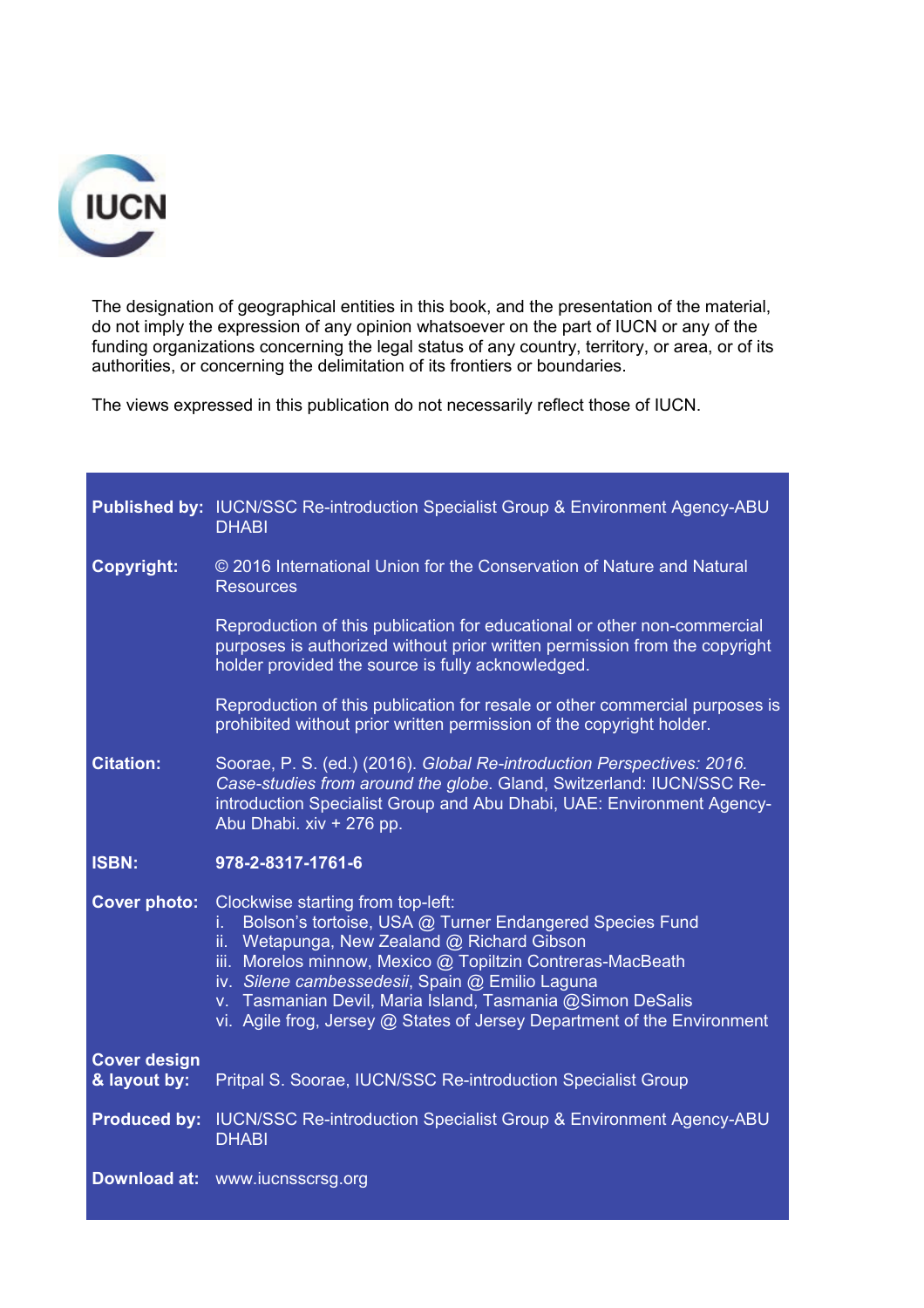# **The Peregrine Fund's California condor recovery program, northern Arizona and southern Utah, USA**

**Chris Parish<sup>1</sup> & W. Grainger Hunt2** 

**1 - Condor Program Director, The Peregrine Fund, 951 Sunset Drive, Mormon Lake, AZ 86038, USA condors@peregrinefund.org <sup>2</sup>** <sup>2</sup> - Senior Scientist, The Peregrine Fund, 552-205 James Drive, McArthur, **California 96056, USA grainger@peregrinefund.org**

#### **Introduction**

Historically, the California condor (*Gymnogyps californianus*), North America's largest flying land bird, inhabited varying landscapes stretching between the Pacific and Atlantic coasts. A vast reduction of available food (carrion) in the form of now extinct Pleistocene megafauna resulted in a severe range reduction of the condor, leaving a remnant population along the Pacific coast subsisting in part on the remains of marine mammals (Chamberlain *et al.*, 2005). As part of an overall recovery program whose primary goal is to re-establish a population of 450 condors range-wide, a sub-population of over 70 condors now exists in northern Arizona and southern Utah. These free-ranging birds are a product of a reintroduction program beginning in 1996 under article 10(j) of the Endangered Species Act, a non-essential experimental population (USFWS 1996, Cade *et al.*, 2004).



 California condor © C. Parish, The Peregrine Fund

Despite an increasing population overall (captive and wild) - the result of a very successful captive-breeding program - the species remains listed as Critically Endangered on the IUCN Red List, and it appears on CITES, Appendix I and II (BirdLife International, 2013). Condors are slow to reproduce and require at least 92% adult survival for a stable population (Meretsky *et al.*, 2000). Persisting anthropogenic threats like that of lead poisoning among released populations require continued captive reproduction and release to replace fatalities.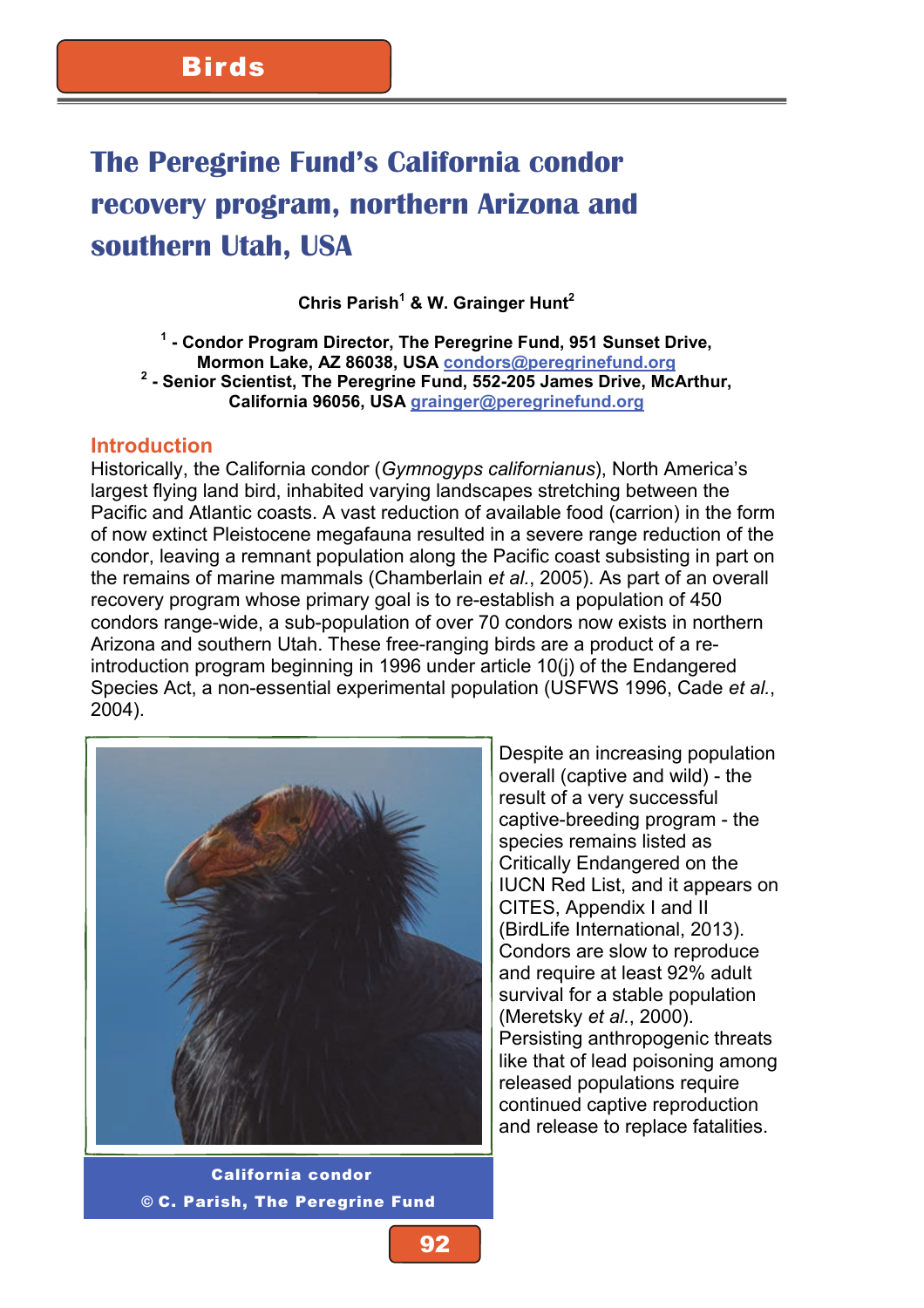### **Goals**

- Goal 1: Contribute to overall condor recovery by establishing and maintaining a self-sustaining population of at least 150 individuals in northern Arizona and southern Utah.
- Goal 2: Reduce and eventually eliminate significant anthropogenic causes of mortality, particularly lead poisoning.
- Goal 3: Define and delineate suitable habitat by monitoring flock dispersal and analyzing collected data.
- Goal 4: Acquire a fuller understanding of the factors that influence pair formation and nest success.
- Goal 5: Increase local capacity for continued conservation efforts by engaging local and neighboring communities through sharing struggles and successes, thus making them a dynamic part of the program.

#### **Success Indicators**

- Indicator 1: Overall public acceptance of non-lead ammunition projectiles for killing animals whose remains may become available to scavengers in northern Arizona and southern Utah.
- Indicator 2: A strong trend of reduction in blood-lead levels and lead-caused morbidity and mortality among free-ranging condors in the region.
- Indicator 3: An annual adult survival rate of at least 92%.
- Indicator 4: A "normal" reproductive rate unaffected by lead-caused death among pair members and sufficient to population growth.
- Indicator 5: A local public pleased with and protective of the condor population in the region.

## **Project Summary**

**Feasibility:** The fossil record holds evidence supporting the presence of the genus *Gymnogyps* back 100,000 years, although condors likely disappeared from the Grand Canyon region by the end of the last Ice Age (Emslie, 1987; Chamberlain *et al.*, 2005). Elsewhere, landscape changes (largely humaninfluenced) have both aided and hindered population stability. The introduction of domestic stock by Spaniards increased carrion availability, but the expanding human presence brought new threats to condors such as habitat loss, direct persecution, egg and specimen collection, and finally, lead poisoning that persists today. By the mid-1980s, 27 individuals remained, all in captivity, and seven pairs were selected for captive propagation.

A successful captive-breeding program, consisting of five institutions in three states and two countries, allowed for re-introduction in California, Arizona, and Mexico. With re-introduction, changing attitudes and land use policy, the population again stretches into the interior southwest.

**Implementation:** The Peregrine Fund began releasing condors in northern Arizona in 1996 (USFWS, 1996). Release candidates are brought to the release site at Vermilion Cliffs and housed in a 12 m x 18 m x 6 m flight pen to assess their suitability for release. Selected condors are fitted with radio-transmitters and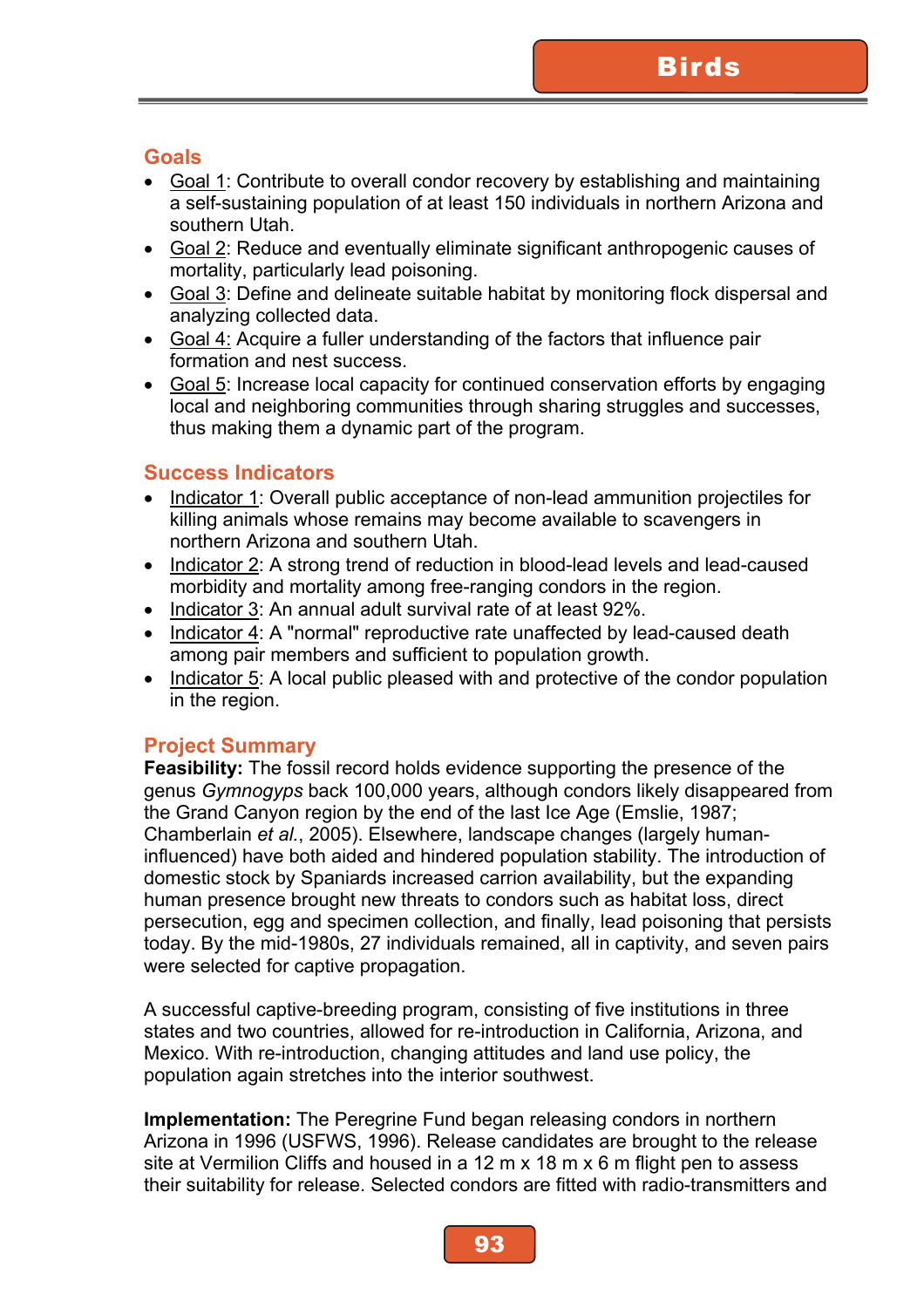

California condor release site © C. Parish, The Peregrine Fund

then transferred to a smaller hackbox in full view of feeding areas and preferably, free-flying condors. Efforts are made to promote natural behavior to the extent possible (e.g. ample perches to encourage little to no ground perching, other than feeding, and food delivered under the cover of darkness to reduce association with humans). Mock, electrified power poles are placed both inside and outside of the housing facilities to discourage pole-sitting and to discourage any

attraction to power-lines. Condors are soft-released, meaning the doors are remotely opened from an adjoining blind while additional field staff observe from a distance to monitor every move of departing birds during the ensuing days.

**Post-release monitoring:** Released condors are monitored by means of direct visual observation and radio-tracked with standard VHF (very high frequency) receivers and, in some cases, with GPS (global positioning systems) satellitereporting technology. As of winter 2014, field staff were tracking and monitoring over 70 condors from the south rim of the Grand Canyon to the northern reaches of Zion National Park in southern Utah. Extended flights of more than 482 km have been documented, but the core of the population remains within a 112.6 km radius of the release area at Vermilion Cliffs National Monument in northern Arizona. Despite population dispersal and self reliance, staff continue to track and monitor the population afield, as movement data are vital to gaining and maintaining an understanding of variables contributing to mortality. In this regard, we are vigilant to any irregularity, including mishaps among recently released condors and condor-human interactions. These procedures have resulted in fewer adverse incidents.

When condor radio-signals become stationary, we respond immediately to determine the cause. We collect fatalities and quickly transfer them to laboratories where necropsies are performed to determine the cause of death. We carefully examine the site of each fatality to obtain additional evidence. We search for missing condors by fixed-wing aircraft. We monitor lead blood levels among condors that return to the release site, and treat condors showing high values or other evidence of dangerously high lead exposure. Lastly, we monitor pair formation, courtship, and other aspects of the nesting cycle.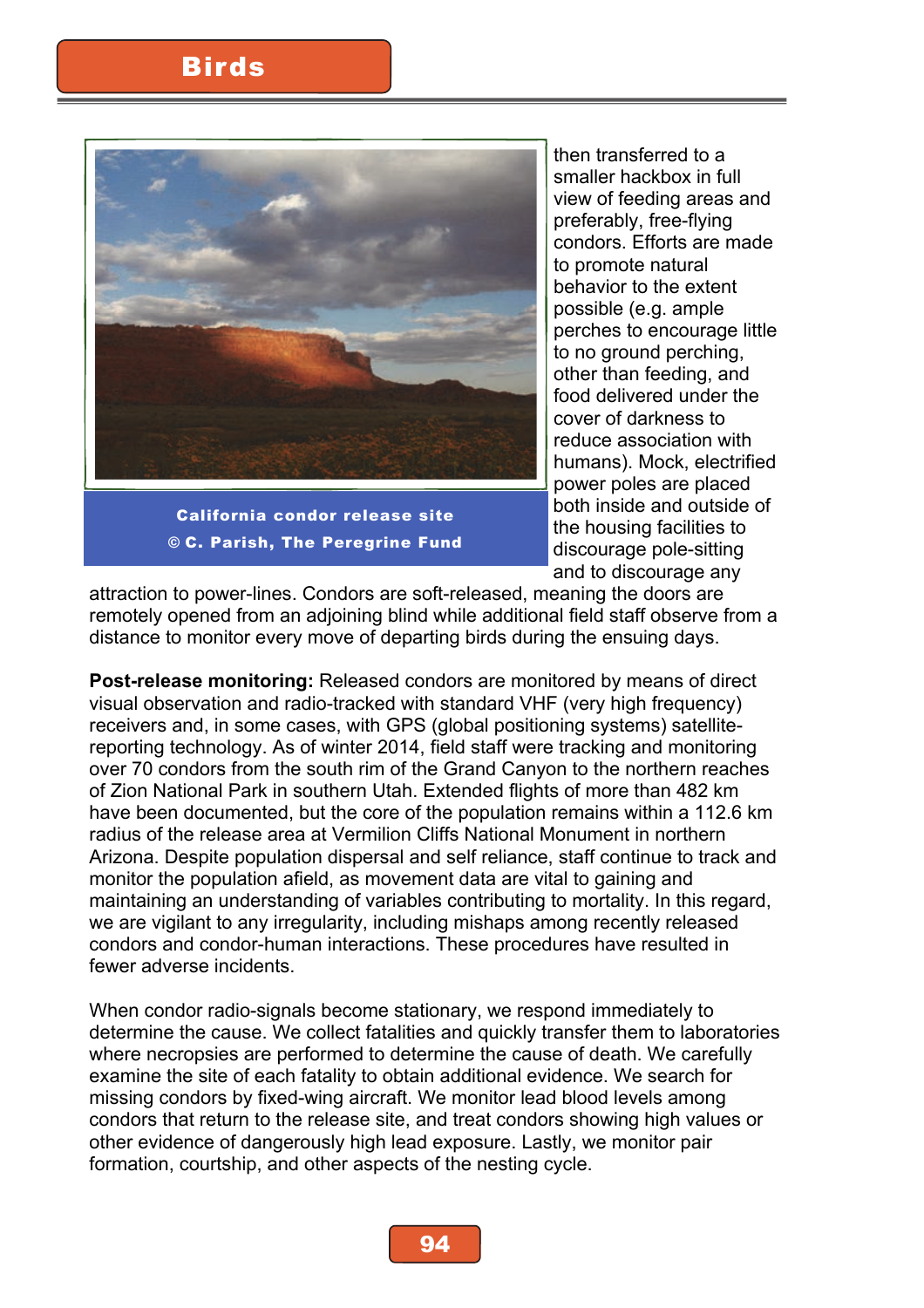# **Birds**

## **Major difficulties faced**

- Avoidable, anthropogenic causes of mortality, particularly lead poisoning, have been the primary and persistent impediments to condor recovery.
- Although the process of identifying major threats and potential solutions in condor recovery has been relatively straightforward, effecting adequate and meaningful change is painfully slow.
- Initially, like many ESA species restoration programs, local communities feared that the reintroduction of the condor would somehow limit their freedoms, but through time and a better understanding of the protections afforded by the non-essential, experimental 10(j) designation, those fears waned.
- Condors are slow to mature, and do not do not produce viable young until their  $8<sup>th</sup>$  year of life. The species also exhibits a low reproductive rate, producing a maximum of only two young every



Condor field staff © John Sherman Photography

3 years. As a result, population growth is slow, thus requiring long-term management and sustained financial support.

High profile recovery efforts such as the California condor often attract large special interest groups whose agendas and/or reputations can negatively affect progress by either diluting or misrepresenting the core issues of the recovery program.

#### **Major lessons learned**

- Beyond the foundation of well-structured and detailed plans, nothing will better define problems and solutions than having the species in the landscape being tracked and monitored by field biologists.
- Patience, patience, patience. Without patience and a keen eye for detail, problems and potential solutions can be overlooked, or altogether missed. Where the ultimate goal of re-introduction is to recover a species, especially a long-lived species, the public and interested parties have a tendency to lose focus and even lose hope of eventual recovery. For this reason, we highly recommend setting, managing, and making known to all, reasonable expectations in the form of long and short-term goals or benchmarks.
- Species recovery is fertile ground for adaptive management. All too often, the tendency of scientists and biologists is to stick to a study design without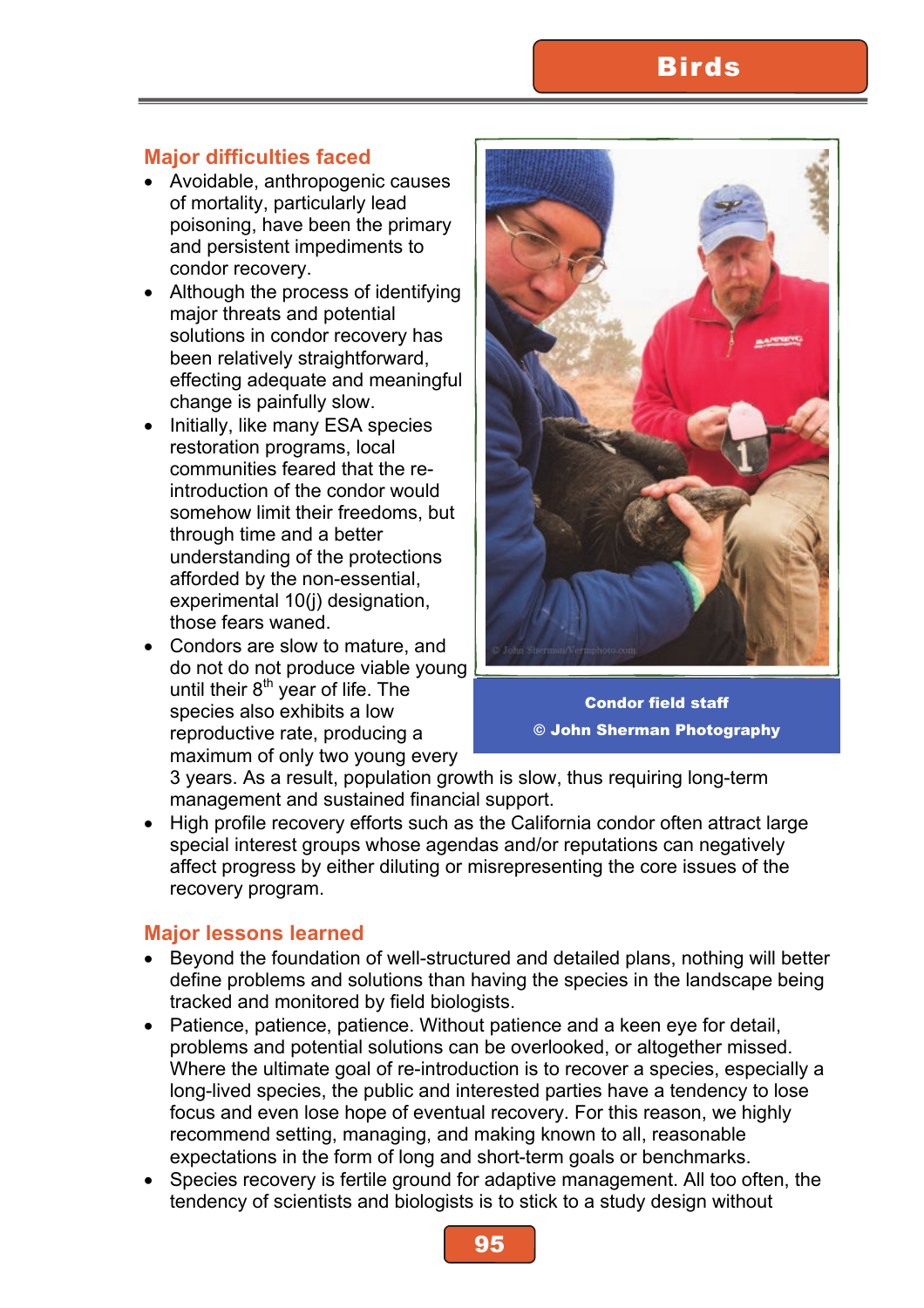reappraisal. However, the flexibility of adaptive management in recovery efforts is much more effective, as is having the autonomy to make programlevel decisions in a timely manner. At the same time, frequent re-evaluation protects against the sometimes-undesirable outcomes of abrupt changes. Efficient data collection and its timely examination aid in such reappraisals, and if appropriate data are collected in a consistent manner, then all decisions and results can be appropriately analyzed.

While science should be the foundation of any re-introduction effort, one cannot rest at merely producing scientific results, even when they are perfectly in line with recovery goals. Scientific evidence alone does not build effective and lasting policy necessary to maintain a recovering, re-introduced species, nor does effective policy rest in well-written and well-guided suggestions. For policy to become effective, the problems must be credible to managers and the public, and ultimately, the changes must become part of the local culture.

#### **Success of project**

| <b>Highly Successful</b> | Successful | <b>Partially Successful</b> | Failure |
|--------------------------|------------|-----------------------------|---------|
|                          |            |                             |         |

#### **Reason(s) for success/failure:**

- Except for their predisposition to encounter lead within their food, condors tolerate a high level of intrusion and hands-on management, making possible the tracking, blood testing, and in some cases, invasive medical treatment. These characteristics have allowed for a greater understanding of the issues condors face.
- Despite the very long duration of the effort (condors were among the first species listed under the Endangered Species Act), governmental agencies, well-meaning policy, and the public continue with financial and moral support. This suggests that recovery is possible, even though painfully slow and arduous.
- One of the greatest successes of the Condor Recovery Program thus far is the cooperative nature of the program. Numerous players, including governmental and non-governmental agencies, have come together to see this process through. The continued strain of financial need is among the greatest stressors, but with many willing cooperators contributing their time and handson effort, the program has had many successes. True success, however, lies in the definition of recovery - a self-sustaining condor population - and will remain the ultimate goal of this effort.
- Lead poisoning accounts for greater than 50% of diagnosed deaths in the Arizona/Utah population and a likely substantial proportion of undiagnosed fatalities. Under current exposure conditions, it is not sensible to continue without the hope of further lead reduction. To eliminate the presence of available lead, or reduce it to a sustainable level of threat for the condor, program participants must generate effective policy that results in lasting change. That requires public acceptance and participation. Understanding that we, as a culture, are sometimes slow to change, program direction must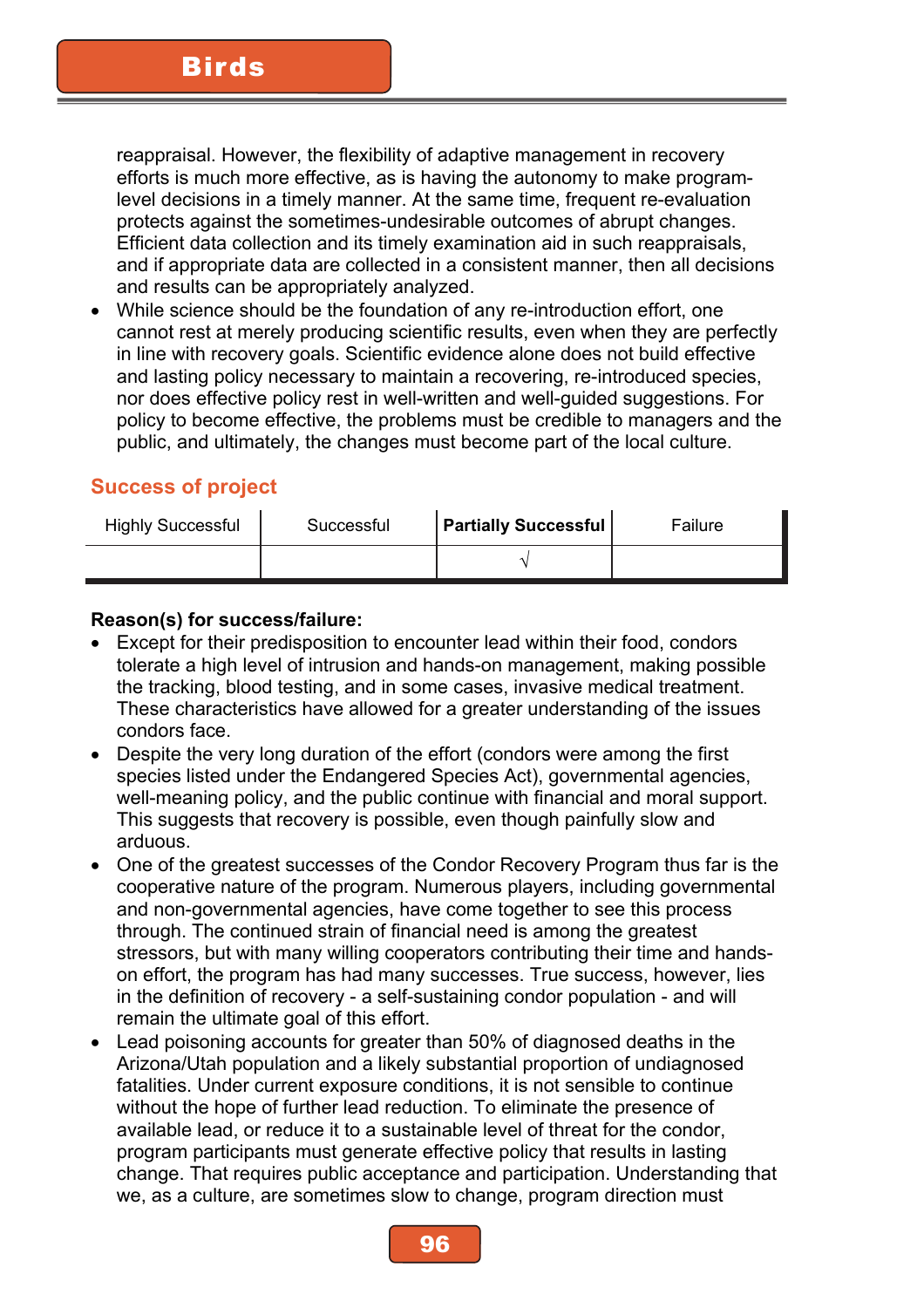proceed in the direction of the social sciences. We must better understand how to share scientific findings with the public in such a way that brings about behavior and traditions that will ultimately ameliorate the problems revealed by the initial science. Doing so will complete the task, and allow this effort to become a true and lasting success in conservation.

#### **References**

Cade, T., Osborn, S., Hunt, W. & Woods, C. (2004) Commentary on released California condors *Gymnogyps californianus* in Arizona. Raptors Worldwide. 11- 25 pp.

Chamberlain, C.P., Waldbauer, J.R., Fox-Dobbs, K., Newsome, S.D., Koch, P.L., Smith, D. R., Church, M.E., Chamberlain, S.D., Sorenson, K.J. & Risebrough, R. (2005) Pleistocene to recent dietary shifts in California condors. Proceedings of the National Academy of Sciences of the United States of America 102: 16707- 11.

Emslie, S. (1987) Age and diet of fossil California condors in Grand Canyon, Arizona. Science 237: 768-770.

Meretsky, V.J., Snyder, N.F.R., Beissinger, S.R., Clendenen, D.A. & Wiley, J.W. (2000) Demography of the California Condor: Implications for Reestablishment. Conservation Biology 14: 957-967.

USFWS (1996) Endangered and Threatened Wildlife and Plants: Establishment of a Nonessential Experimental Population of California Condors in Northern Arizona; Final Rule. Federal Register 61: 54043-54060.